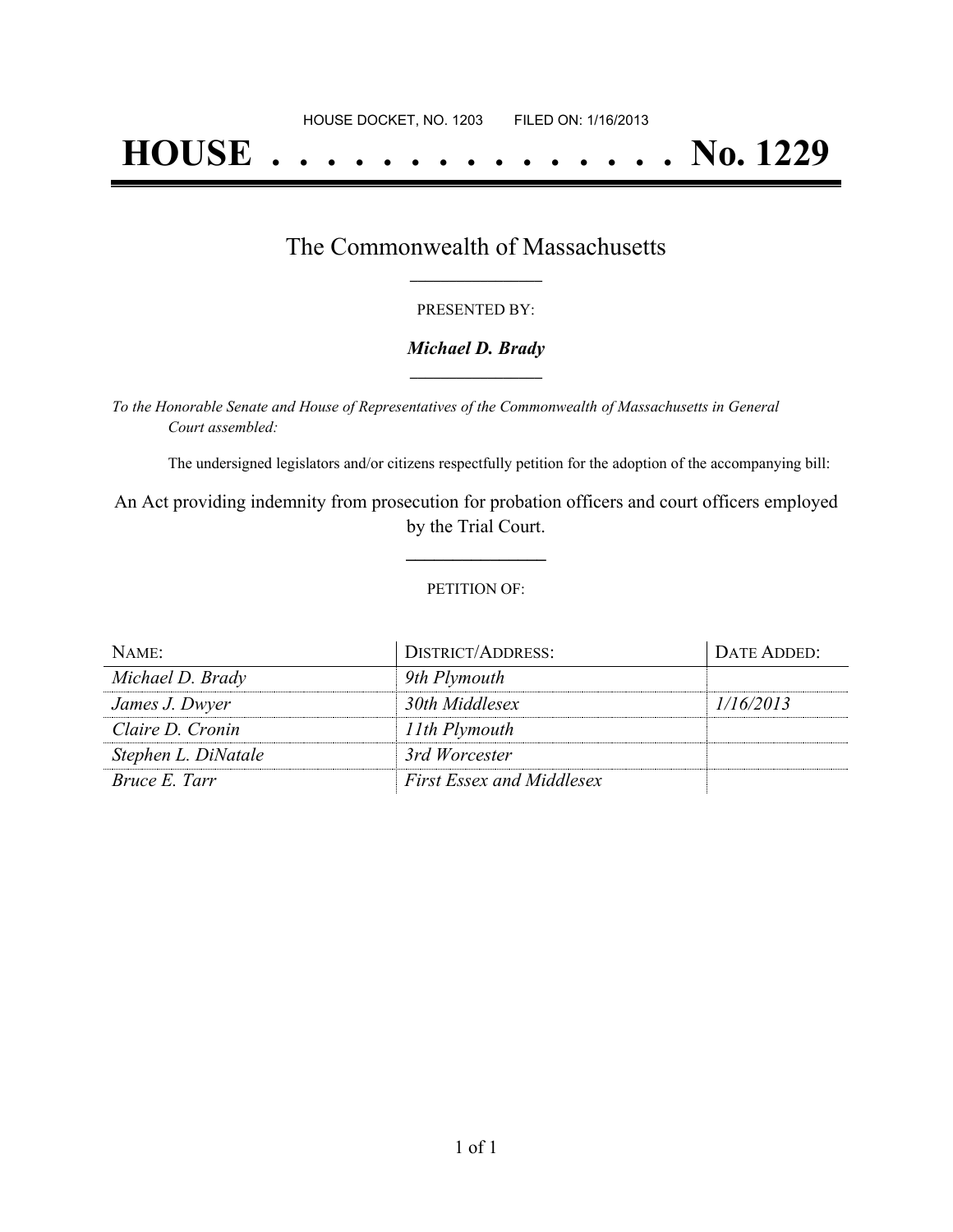## **HOUSE . . . . . . . . . . . . . . . No. 1229**

By Mr. Brady of Brockton, a petition (accompanied by bill, House, No. 1229) of Michael D. Brady and others relative to providing indemnity from prosecution for probation officers and court officers employed by the Trial Court. The Judiciary.

### [SIMILAR MATTER FILED IN PREVIOUS SESSION SEE HOUSE, NO. *2152* OF 2011-2012.]

## The Commonwealth of Massachusetts

**\_\_\_\_\_\_\_\_\_\_\_\_\_\_\_ In the Year Two Thousand Thirteen \_\_\_\_\_\_\_\_\_\_\_\_\_\_\_**

An Act providing indemnity from prosecution for probation officers and court officers employed by the Trial Court.

Be it enacted by the Senate and House of Representatives in General Court assembled, and by the authority *of the same, as follows:*

1 Chapter 258, as appearing in the 2006 Official Edition, is hereby ammended by adding 2 the following new section-

 Section 9B. If, in the event a suit is commenced against a Probation or Court Officer employed by the Trial Court, by reason of a claim for damages resulting from an alleged intentional tort or by reason of an alleged act or failure to act which constitutes a violation of the civil rights of any person under federal or state law, the Commonwealth, at the request of the affected officer, shall provide for the legal representation of said officer.

 The Commonwealth shall indemnify Probation or court Officers employed by the Trial Court, respectively, from all personal loss and expenses, including but not limited to legal fees and costs, if any, in an amount not to exceed one million dollars arising out of any claim, action, award, compromise, settlement or judgement resulting from an alleged intentional tort or by reason of an alleged act or failure to act which constitutes a violation of the civil rightsof any person under federal or state law; provided, however, that this section shall apply only where such alleged intentional tort or alleged act or failure to act occurred within the scope of the official duties of such officer.